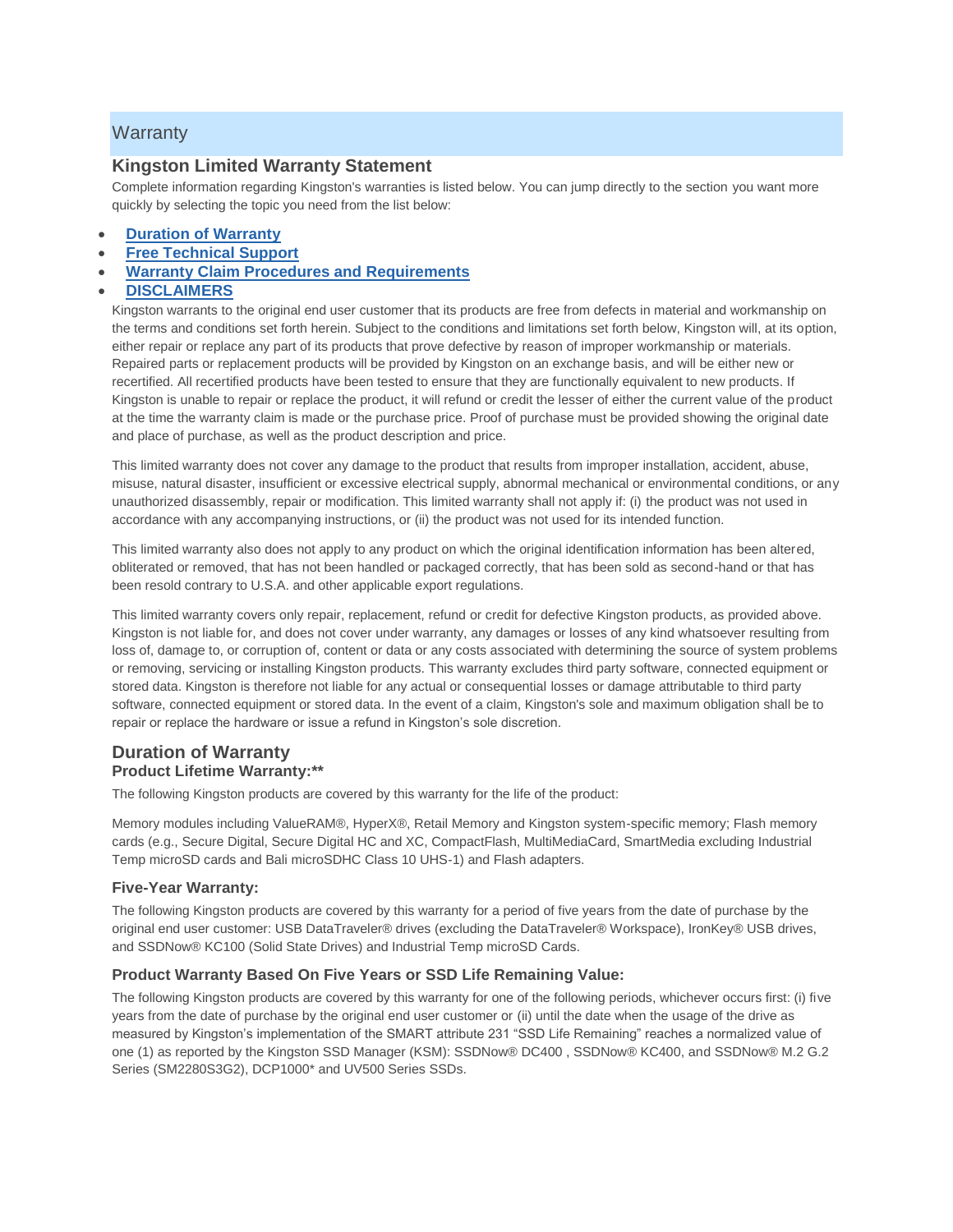The Kingston SSD Manager (KSM) is specified in the datasheet for the product, and can be accessed free of charge using the Kingston web site at www.kingston.com/SSDmanager. A new, unused product will show a wear indicator value of one hundred (100), whereas a product that has reached its endurance limit of program erase cycles will show a wear indicator value of one (1).

\*For the DCP1000 Series SSDs, if the usage of one or more of the four (4) individual SSDNow® M.2 SSDs that make up the DCP1000 shows a wear indicator value of one(1), then the product is no longer covered under this warranty.

#### **Three-Year Warranty:**

The following Kingston products are covered by this warranty for a period of three years from the date of purchase by the original end user customer: DataTraveler 2000, HyperX SSD (FURY, Savage, and Predator) SSDNow® (Solid State Drives), except for the SSDNow® DC400, SSDNow® KC100, SSDNow® KC400, SSDNow® S200/30GB, SSDNow® SMS200/30GB, SSDNow® UV300, SSDNow® UV400, SSDNow® DCP1000, SSDNow® M.2 G.2 (SM2280S3G2) and UV500 Series SSDs.

### **Product Warranty Based On Three Years or SSD Life Left Value:**

The following Kingston products are covered by this warranty for one of the following periods, whichever occurs first: (i) three years from the date of purchase by the original end user customer or (ii) until the date when the usage of the drive as measured by Kingston's implementation of the SMART attribute 231 "SSD Life Remaining" reaches a normalized value of one (1) as reported by the Kingston SSD Manager (KSM): SSDNow® UV300 and UV400 Series SSDs.

The Kingston SSD Manager (KSM) is specified in the datasheet for the product, and can be accessed free of charge using the Kingston web site at [http://www.kingston.com/SSDmanager.](http://www.kingston.com/SSDmanager) A new, unused product will show a wear indicator value of one hundred (100), whereas a product that has reached its endurance limit of program erase cycles will show a wear indicator value of one (1).

### **Two-Year Warranty:**

The following Kingston products are covered by this warranty for a period of two years from the date of purchase by the original end user customer: SSDNow® S200/30GB, SSDNow® SMS200/30GB, DataTraveler® Workspace, DataTraveler® Bolt Duo, MobileLite® Wireless - Gen 3, MobileLite® Wireless - Gen 2, MobileLite® Reader, microSD Reader, HyperX™ Cloud Headset (excluding any free promotional items included in the package), HyperX™ Mouse Pads, Nucleum™, HyperX™ Keyboards, HyperX™ Mice, ChargePlay™ Duo and products under the Kingston Customization Program. Kingston Customization Program products are limited to credit or refund during the two-year warranty period. In some instances, Kingston may, as its option, elect to replace defective products ordered through the Kingston Customization Program with functionally equivalent products.

#### **One-Year Warranty:**

The following Kingston products are covered by this warranty for a period of one year from the date of purchase by the original end user customer: MobileLite® Wireless - Gen 1, DataTraveler® Accessory Kit, Wi-Drive®, TravelLite® SD/MMC Reader, Bali microSDHC Class 10 UHS-1 and HyperX™ Fan.

#### **Six-Month Warranty:**

The following Kingston products are covered by this warranty for a period of six months from the date of purchase by the original end user customer: HyperX™Cloud, Core and Cloud II Headset Accessories, consisting of detachable microphones, ear cups, control boxes, dual 3.5mm extension cables, PC extension cables, headset splitter cables, airplane headphone adapters and mesh carrying bags.

#### **Ninety-Day Warranty:**

The following Kingston products are covered by this warranty for a period of ninety days from the date of purchase by the original end user customer: Recertified HyperX™ Headsets.

In the event a product has been discontinued, Kingston, at its sole discretion, shall either repair the product, offer to replace it with a comparable product or provide a refund at the lesser of the purchase price or the product's current value.

Repaired or replacement products will continue to be covered by this limited warranty for the remainder of the original warranty term or ninety (90) days, whichever is longer.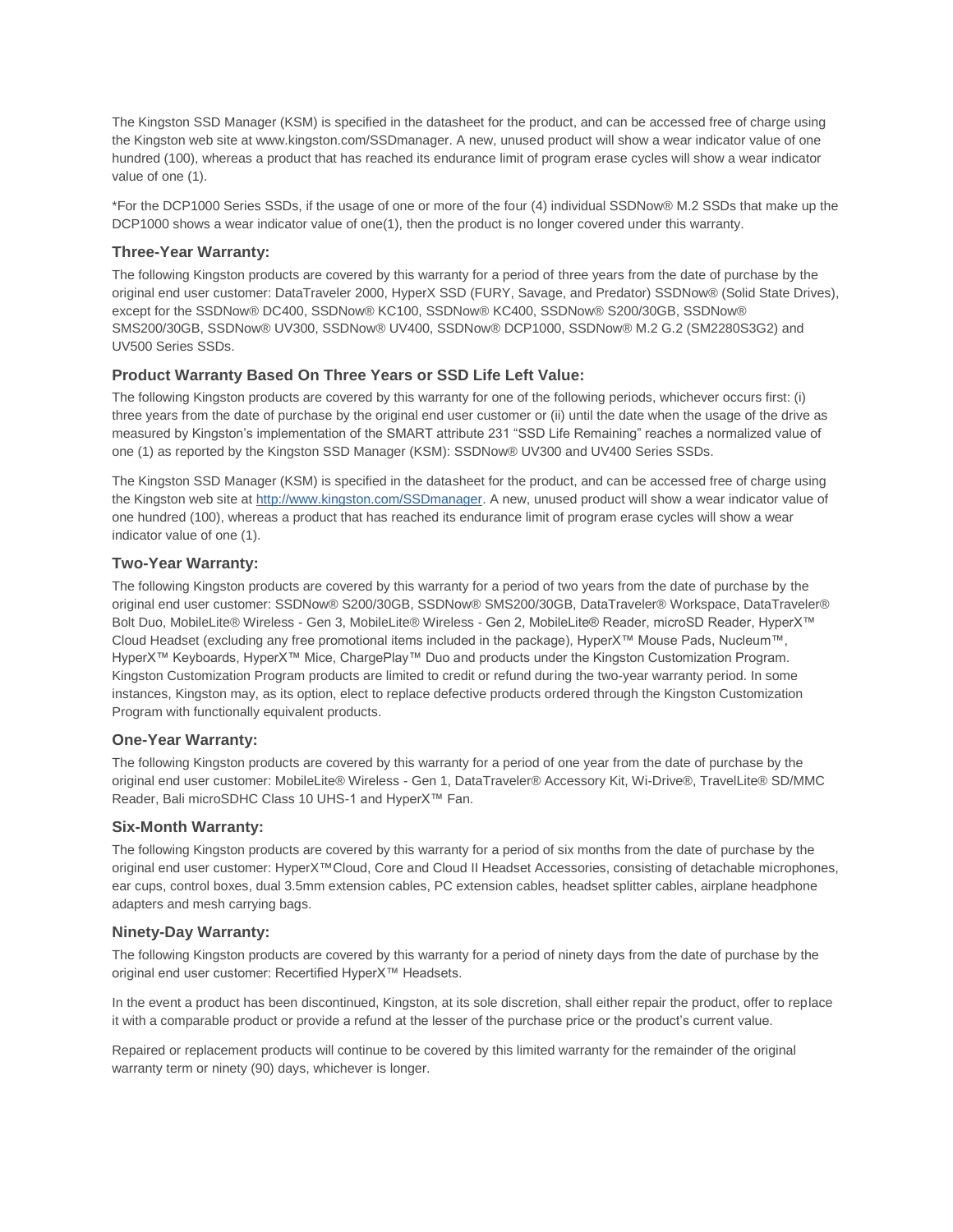This limited warranty applies only to the original end user customer and is subject to the terms and requirements described herein. This limited warranty is non-transferable. Products purchased as part of a kit require that the kit be returned in its entirety in order to be eligible for warranty.

\*\*Product lifetime is defined as the normal time expectancy for the use of products in the industry. But the lifetime warranty may be subject to definitions as set by different countries. For Russia, the lifetime warranty is determined to be for a period of ten (10) years from the date of purchase by the original end user customer.

# **Free Technical Support**

If you experience difficulty during the installation or subsequent use of a Kingston product, you may contact Kingston's Technical Support department prior to servicing your system.

For support over the Internet, visit [kingston.com/support.](http://www.kingston.com/support)

Kingston also provides free English-language technical support to its customers worldwide.

#### **In the United States:**

Kingston Technical Support in the United States and Canada can be contacted directly by calling: +1 (714) 435-2639 or freephone at: +1 (800) 435-0640. .

### **Europe, Middle East and Africa:**

Kingston Technical Support in Europe, Middle East and Africa with the exception of countries listed elsewhere can be contacted by calling +44 (0) 1932 738888; or for national-rate telephone numbers, visit [http://www.kingston.com/en/company/contacts.](http://www.kingston.com/en/company/contacts)

### **In Asia:**

Kingston Technical Support in Asia can be contacted directly by calling:

- Calling from Australia: 1800-620-569, freephone
- Calling from New Zealand: 0800-546-478, freephone
- Calling from China: 800-810-1972, freephone
- Calling from Hong Kong: 800-900478, freephone
- Calling from India: 1-860-233-4515, chargeable (Monday to Saturday, 9.30am to 5.00pm)
- Calling from Japan: 00531-88-0018, freephone
- Calling from Malaysia: 1800-812078, freephone
- Calling from Singapore: 800-8861042, freephone
- Calling from Taiwan: 0800-666-200, freephone
- Calling from Thailand: 001800-861-0018, freephone
- Calling from other Asian countries: +886-3-500-1715, toll call

# **Warranty Claim Procedures and Requirements**

To obtain warranty service, you may return a defective product to your original point of purchase, or the authorized Kingston dealer or distributor from whom you purchased the Kingston product. Please confirm the terms of its return policies prior to returning the product. Typically, you must include product identification information, including model number and serial number (if applicable) with a detailed description of the problem you are experiencing. You will be required to provide proof of purchase. All returned parts or products, if replaced or refunded, will become Kingston's property upon receipt. Repaired or replacement product will be shipped at Kingston's expense. To the extent permitted by applicable laws, products not imported or sold through authorized Kingston dealers or distributors are not covered by this warranty, and Kingston may elect to repair or replace your product for a fee. This is to ensure certification of quality. Please contact the dealer from whom you have purchased such products for available warranty.

### **United States:**

In the United States, you may return the product directly to the Kingston service center after first obtaining a Return Material Authorization ("RMA") number from Kingston. An RMA number is obtained by visiting [kingston.com/us/support](http://www.kingston.com/us/support) or by calling Kingston Customer Service at +1 (714) 438-1810, or +1 (800) 337-3719. For ValueRAM memory product returns, please contact Technical Support at +1 (800) 435-0640 for RMA service and support.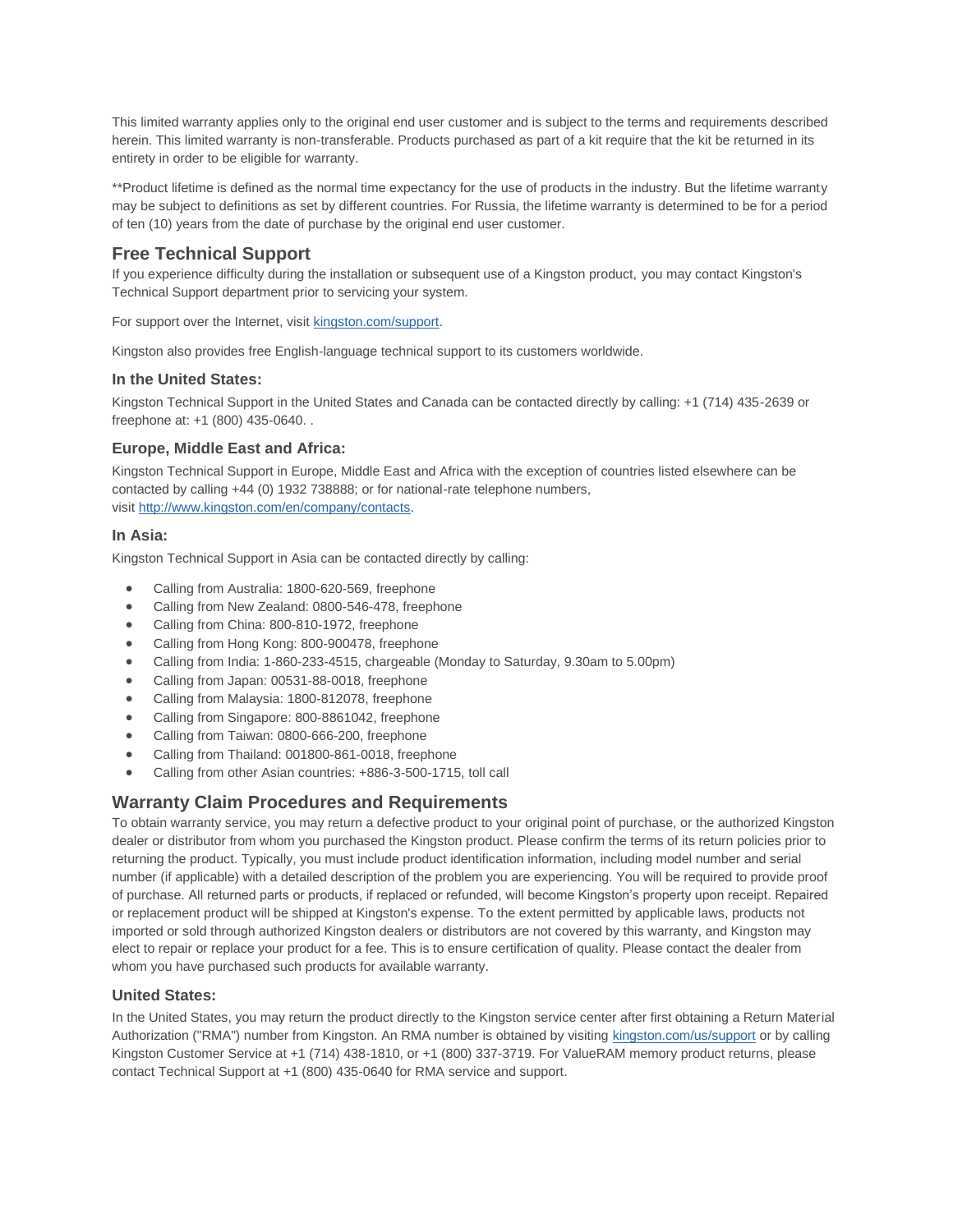Once you have obtained an RMA number from Kingston, you must, within thirty (30) days, send the product to Kingston Technology Company, Inc., Customer Service, 17665-A Newhope Street, Fountain Valley, CA 92708 U.S.A. You are responsible for the cost of insuring and shipping your returned products. Products shipped to the service center must be properly packaged to prevent damage in transit. The Kingston RMA number must be prominently displayed on the outside of the package. If you send your product to the service center without the RMA number prominently displayed on the outside of the package, it will be returned to you unopened.

## **Europe, Middle East and Africa:**

In Europe, Middle East and Africa, if you are unable to return the product to your original point of purchase or to the authorized Kingston dealer or distributor from whom you purchased the product, you may return the product directly to the Kingston service center after first obtaining a Return Material Authorization ("RMA") number from Kingston. An RMA number is obtained by visiting [kingston.com/en/support.](http://www.kingston.com/en/support) In some circumstances, we may require proof of purchase.

Once you have obtained an RMA number from Kingston, you must, within thirty (30) days, send the product to Kingston Technology Europe Co LLP, Kingston Court, Brooklands Close, Sunbury on Thames, Middlesex, TW16 7EP, U.K. You are responsible for the cost of insuring and shipping the product(s). The product(s) must be properly packaged to prevent damage in transit. The Kingston RMA number must be prominently displayed on the outside of the package. If you fail to display the RMA number, the package will be returned to you unopened.

### **Asia:**

In Asia, please refer to the region which applies to you. In Taiwan, you can either return a defective product to our local distributor or service center, or complete an online application procedure. Go to [http://dbcs.kingston.com/web\\_rma/taiwan/](http://dbcs.kingston.com/web_rma/taiwan/) to proceed. In China, you can apply for an RMA through either an authorized distributor or an authorized service center. For a list of service centers in China, please visit [https://www.kingston.com/cn/support/china/center.](https://www.kingston.com/cn/support/china/center)

Once you have obtained an RMA number from Kingston, you must, within three (3) days, send the product to Kingston Technology Far East Corp., 4F., No. 8, Kedung 3rd Road, Chunan, Miaoli, Taiwan 35053, R.O.C. You are responsible for the cost of insuring and shipping the product. Products shipped to the service center must be properly packaged to prevent damage in transit. The Kingston RMA number must be prominently displayed on the outside of the package. If you send your product to the service center without the RMA number prominently displayed on the outside of the package, it will be returned to you unopened.

In all other Asian countries, please contact your local distributor or dealer to arrange a Return Material Authorization ("RMA").

### **Disclaimers**

**TO THE EXTENT PERMITTED BY APPLICABLE LAW, THE FOREGOING IS THE COMPLETE WARRANTY FOR KINGSTON PRODUCTS AND SUPERSEDES ALL OTHER WARRANTIES AND REPRESENTATIONS, WHETHER ORAL OR WRITTEN. EXCEPT AS EXPRESSLY SET FORTH ABOVE, NO OTHER WARRANTIES ARE MADE WITH RESPECT TO KINGSTON PRODUCTS AND KINGSTON EXPRESSLY DISCLAIMS ALL WARRANTIES NOT STATED HEREIN, INCLUDING, TO THE EXTENT PERMITTED BY APPLICABLE LAW, ANY WARRANTY THAT MAY EXIST UNDER NATIONAL, STATE, PROVINCIAL OR LOCAL LAW INCLUDING BUT NOT LIMITED TO ANY IMPLIED WARRANTY OF NON-INFRINGEMENT, MERCHANTABILITY OR FITNESS FOR A PARTICULAR PURPOSE. ALL WARRANTIES, WHETHER EXPRESS OR IMPLIED, ARE LIMITED TO THE PERIODS OF TIME SET FORTH ABOVE. SOME STATES OR OTHER JURISDICTIONS DO NOT ALLOW THE EXCLUSION OF IMPLIED WARRANTIES OR LIMITATIONS ON HOW LONG AN IMPLIED WARRANTY LASTS, SO THE ABOVE LIMITATIONS MAY NOT APPLY TO YOU.**

**KINGSTON PRODUCTS ARE NOT AUTHORIZED FOR USE AS CRITICAL COMPONENTS IN LIFE SUPPORT EQUIPMENT OR FOR APPLICATIONS IN WHICH THE FAILURE OR MALFUNCTION OF THE PRODUCTS WOULD CREATE A SITUATION IN WHICH PERSONAL INJURY OR DEATH IS LIKELY TO OCCUR. KINGSTON SHALL NOT BE LIABLE FOR THE DEATH OF ANY PERSON OR ANY LOSS, INJURY OR DAMAGE TO PERSONS OR PROPERTY BY USE OF PRODUCTS USED IN APPLICATIONS INCLUDING, BUT NOT LIMITED TO, MILITARY OR MILITARY-RELATED EQUIPMENT, TRAFFIC CONTROL EQUIPMENT, DISASTER PREVENTION SYSTEMS AND MEDICAL OR MEDICAL-RELATED EQUIPMENT.**

**KINGSTON'S TOTAL LIABILITY UNDER THIS OR ANY OTHER WARRANTY, EXPRESS OR IMPLIED, IS LIMITED TO REPAIR, REPLACEMENT OR REFUND. REPAIR, REPLACEMENT OR REFUND ARE THE SOLE AND EXCLUSIVE**